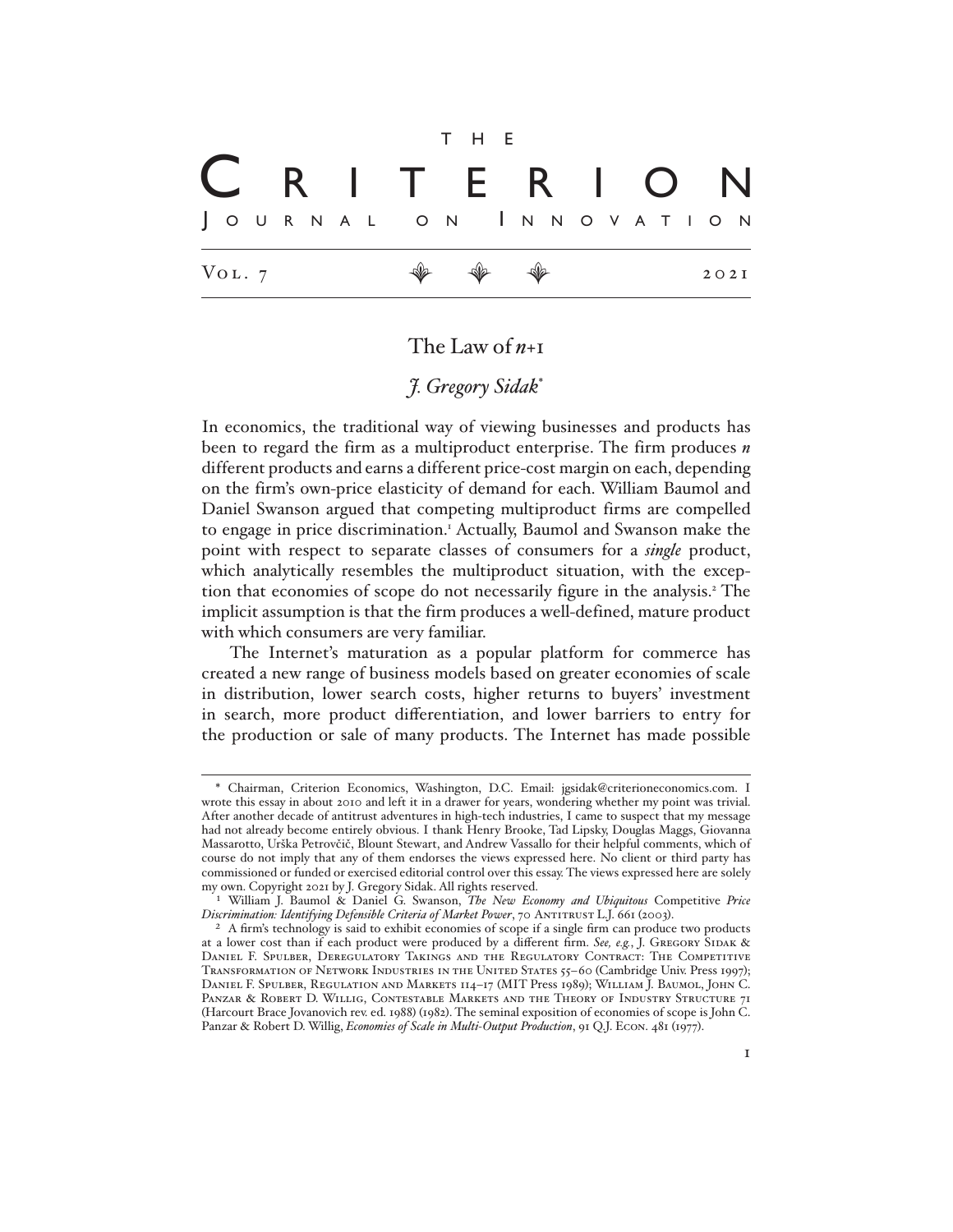both virtual international retailers like Amazon and advertising-supported consumer products like Google search or Facebook social networking. The products that the Internet makes possible are inherently multi-sided because of the intensity of, and the payoffs to, finely granulated search that brings producers in touch with intense demanders of a product. Consequently, the margin between price and marginal cost for any one of these products can be enormous. That relationship is especially the case because the demand for search-based advertising is so huge.

These conditions ensure a collision of business models. An Internet business that derives advertising revenue decides to offer a service that traditionally has been supplied by a multiproduct firm, such as voice telephony or video delivery. These products can be replicated with applications that use Internet protocol (IP) to ride over the preexisting infrastructure of the Internet and its reticulated access networks. The cherry picking of the multiproduct firm's valuable products or consumers thus begins, but it proceeds on an unparalleled scale and with an objective that might strike traditional firms as utterly inscrutable.

When confronted by that cherry picking, the old multiproduct firm finds that it cannot earn any margin on one or more of its traditionally lucrative services. To the contrary, the product that previously generated significant contributions to the recovery of common costs might now be expressly priced at zero—or, even more disruptively, *below* zero. In other words, demand for the *n*th product of the old multiproduct firm plummets because the Internet firm is now supplying a substitute version of product *n* that is subsidized by some entirely new and ancillary revenue stream. Because of demand complementarities, some economic actor might actually pay consumers to consume the new Internet version of the familiar product *n*. The ancillary revenue stream that supplies the reservoir for funding the requisite subsidy arises from the value created by the demand-side and production-side economies of scale of the Internet.<sup>3</sup> For the Internet firm, the output of the traditional multiproduct firm is now effectively an input to the production of a new and different product.

Earlier strategies of entry would have counseled the entrant to strive to produce product *n* using the same, or better, technology and merely undercut the incumbent's margin on this service, which traditionally had made a disproportionate contribution to the recovery of the common costs of the multiproduct firm.4 The disruptive force of the Internet firm, however, is of an entirely different order. It is not engaging in mere price chiseling on

<sup>3</sup> I use the now-familiar but colloquial phrase "demand-side economies of scale" with reluctance, for the extraordinary value being created on the demand side obviously does not relate to any cost function, which is where one would ordinarily observe economies of scale.

<sup>4</sup> *See* William J. Baumol & David F. Bradford, *Optimal Departures from Marginal Cost Pricing*, 60 Am. Econ. Rev. 265 (1970).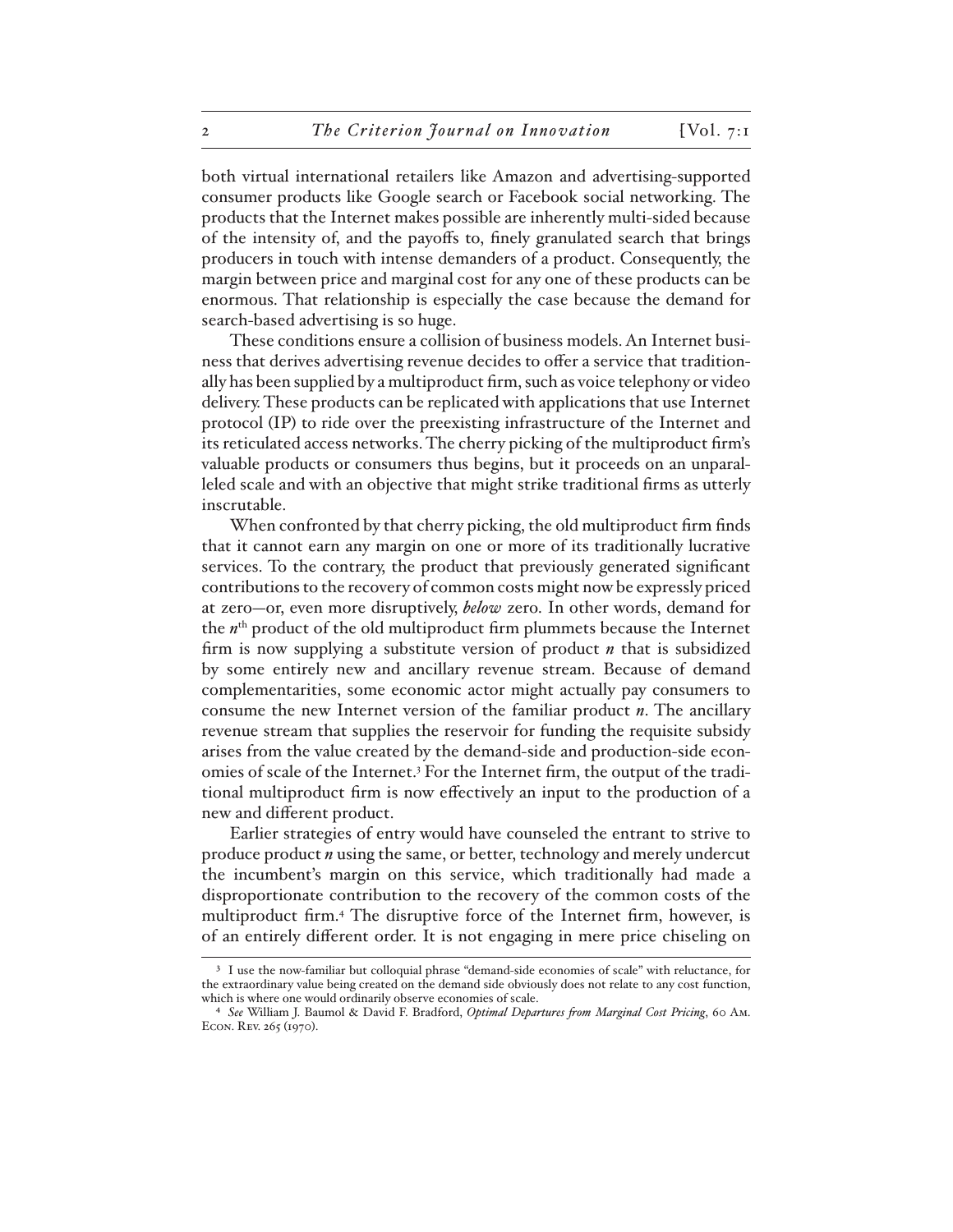| 202I | The Law of $n+1$ |  |
|------|------------------|--|
|------|------------------|--|

the margin or regulatory arbitrage. The Internet firm is instead destroying the viability of the preexisting business model because it is tapping into an entirely new and ancillary revenue stream that is funded by a set of economic actors *other than* the end-users of product *n*.

It is well understood that a new entrant might face initial periods of losses. However, the situation presented here by the Internet firm transcends that insight. The new entrant might choose a business model that redefines the products and revenues from an interrelated set of goods and services, such that the stream of "profits" from any one of those products remains negative even in the long run.

How does the traditional multiproduct firm compete—*how does it survive* when confronted by this new, alien form of rivalry? Why does the *Wall Street Journal* appear free of charge on my driveway? The Baumol-Swanson analysis suggests, at a minimum, that competition will force the multiproduct firm to respond by revising the vector of prices that it charges for its *n* products. Baumol-Swanson competitive price discrimination of course is not identical to Ramsey pricing.<sup>5</sup> The revised vector of prices that emerges from the Baumol-Swanson insight is merely the *loss-minimizing* vector of prices. It is no longer certain that the firm can break even in the sense of earning no more than a competitive, risk-adjusted return to capital on the overall sale of its *n*  products.

One reaction is for the traditional firm to cry foul. It can try to invoke antitrust law or regulation to repel the Internet company's version of product *n*, or at least prevent any future products of that ilk from gaining entry into other mature product markets. The regulatory question (illustrated by the now-quaint debate over whether voice-over-Internet-protocol (VoIP) is a "telecommunications service" or an "information service") will depend on agency or judicial interpretation of statutory language. That language will likely be of no practical help whatsoever. By definition, the disruptive new Internet version of product *n* was never envisioned by business executives let alone legislators—when the statute was drafted and enacted. If the disruptive technology or business model had been anticipated in statutory language, the disruption would not be disruptive. The regulatory agency is likely to side, initially at least, with the defender of the status quo because the antitrust enforcer or regulator, as the shepherd of the industry, does not like to see one of its sheep being devoured by a wolf. The courts might be different. The history of the Bell System would be very different had the U.S. Court of Appeals for the D.C. Circuit not decided to commence the deregulation of long-distance telephone service over the FCC's protestations.<sup>6</sup>

<sup>5</sup> Frank P. Ramsey, *A Contribution to the Theory of Taxation*, 37 Econ. J. 47 (1927).

<sup>6</sup> *See* Michael K. Kellogg, John Thorne & Peter W. Huber, Federal Telecommunications Law § 9.3 (Aspen 2<sup>d</sup> ed. 1999).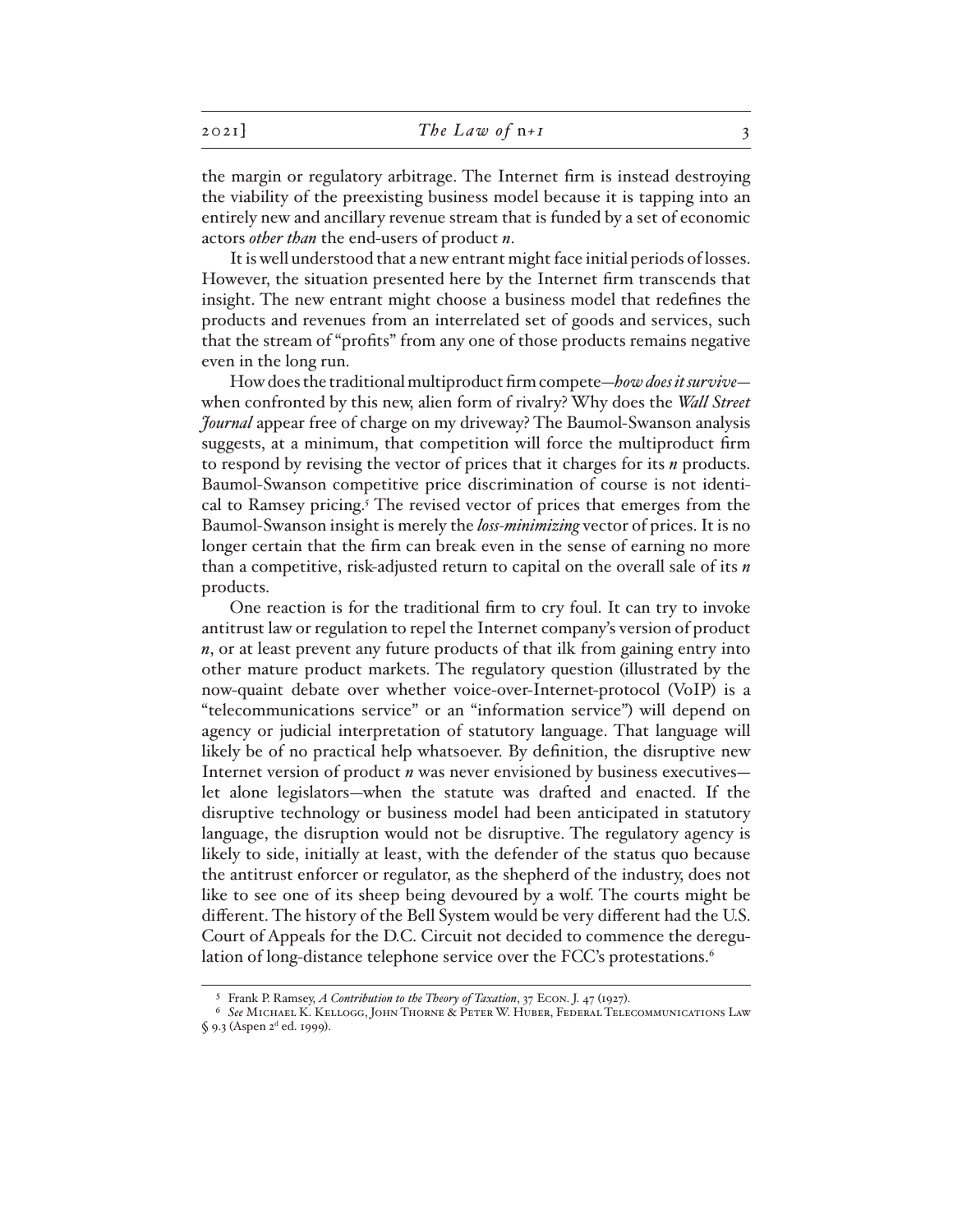The antitrust scenario is even more paradigm-shattering. The Internet firm is pricing its version of product *n* below cost. It looks like an antitrust predator. Yet the supposed predator is the *entrant*—not the incumbent engaged in the familiar defense of a high market share, supposedly protected by barriers to entry. There is a complete reversal of roles.

Existing antitrust precedent cannot fathom this situation. Until the Supreme Court's *American Express* decision in 2018,7 American courts would tie themselves up in knots whenever a two-sided market or ancillary revenue stream was present. Even now, antitrust jurisprudence poorly comprehends competition among multiproduct firms, where complementarity of demand among products within a basket influences the nature of competitive rivalry among firms. Witness, for example, the difficulty of prosecutorial and judicial analysis in cases involving product integration, bundled rebates, or terms of access to proprietary facilities or intellectual property. A case like *Aspen Skiing* is so much easier to comprehend if one recognizes that the opportunity cost of selling access to a ski slope to a competitor at the retail price is the forgone ancillary net revenues (on sales of refreshments, for example).<sup>8</sup> Price-squeeze or margin-squeeze cases decided before *linkLine* in the United States (and still being decided in most of the rest of the world) exhibit the same myopia of pricing within a multiproduct firm.<sup>9</sup> All of this is to say that, under a naïve application of antitrust principles, the Internet firm's product innovation would, perversely, carry some risk of antitrust liability if the firm had market power.

What, then, can the traditional firm do? It would appear that its only recourse is to integrate into the same advertiser-based business model as the Internet firm. The traditional firm's old business model, and the pricing rules that emerged from it, are no longer sustainable. The traditional multiproduct firm that was producing *n* products must now produce *n*+1 products. This is "the law of *n*+1." Vertical integration into advertiser-supported products is a necessary condition for the firm's survival. Of course, one variant of this strategy is to acquire, or merge with, the Internet firm that has upended the viability of the old business model. It certainly would not be possible for the traditional firm to suppress the new business model after acquiring the Internet firm, as there is, by definition, ready entry into the Internet product space. The rapid rise of Amazon, Google, eBay, Yahoo, Skype, Facebook, and others testifies to that fact.

So, the traditional multiproduct firm has no choice but to produce *n*+1 products and metamorphose into an Internet company.10 The necessary

<sup>7</sup> Ohio v. Am. Express Co., 138 S. Ct. 2274 (2018).

Aspen Skiing Co. v. Aspen Highlands Skiing Corp., 472 U.S. 585 (1985).

<sup>&</sup>lt;sup>9</sup> Pacific Bell Tel. Co. v. linkLine Commc'ns, Inc., 555 U.S. 438 (2009).

<sup>10</sup> For simplicity of exposition, the "*n*" in "*n*+1" denotes an identical basket of product offerings among multiproduct firms. But what happens when the combination of product offerings among rivalrous mul-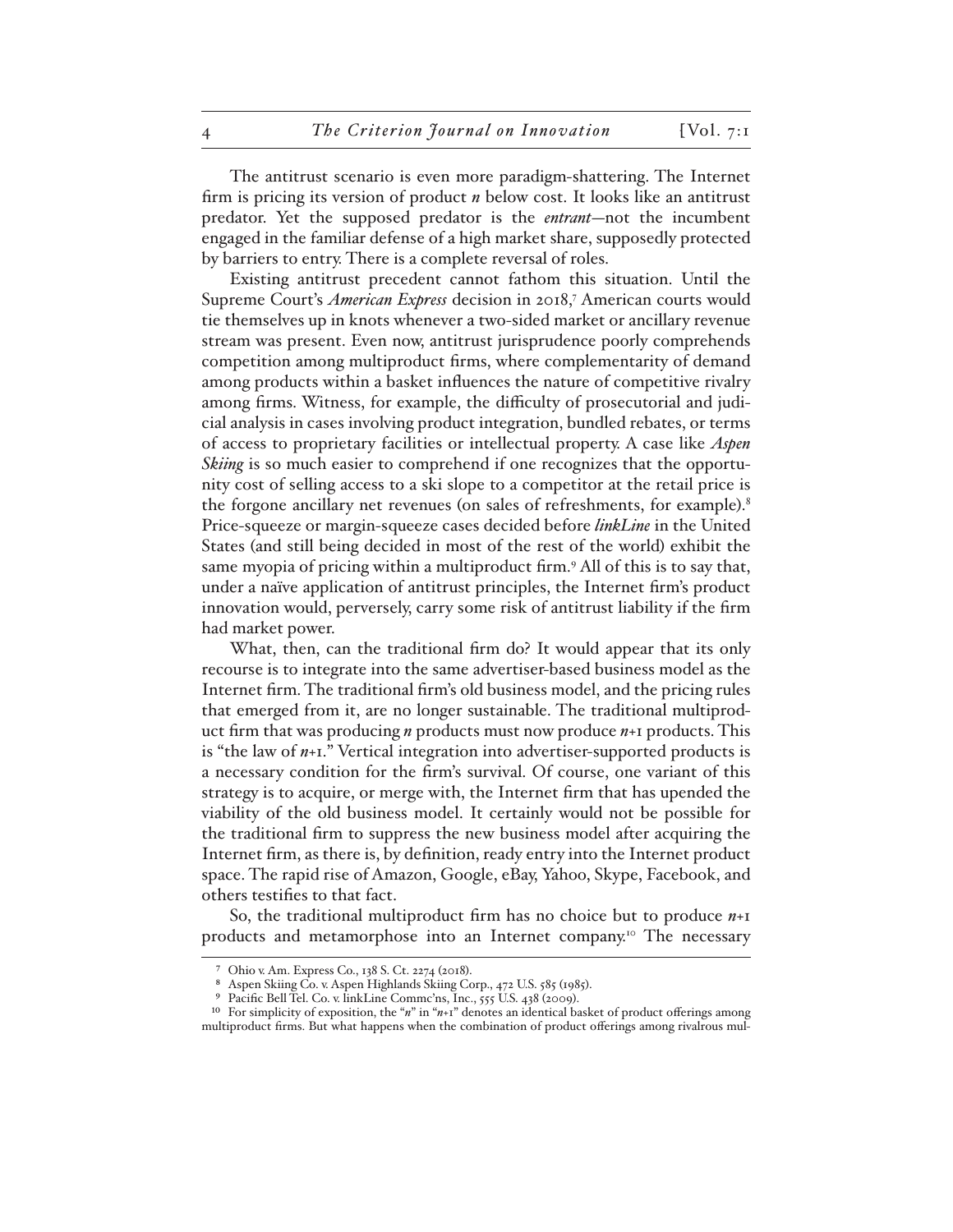transition might well be difficult for managers who have a completely different mindset from that of Internet entrepreneurs. That is one reason why mergers, acquisitions, and related corporate-control transactions are likely to occur. Otherwise, the traditional multiproduct firm might well go bankrupt while its investors waited for the firm's managers to reinvent themselves in this most improbable manner. Considering the alacrity with which new Internet ventures can capture revenue streams previously controlled by traditional firms (Google, Skype, and Craigslist are by now rather dated examples), the traditional multiproduct firms lack the luxury of time.

After the metamorphosis is complete, the melded firm is—still—a multiproduct firm subject to the Baumol-Swanson law that pervasive price discrimination among rival multiproduct firms will drive down margins to competitive levels. But there is, of course, some lag. And it is possible that vertical integration between the traditional firm and the Internet firm will elevate the cost of new entry in the sense of requiring any new entrant to offer an even wider array of products.

In other words, the traditional analysis of the feasibility of entry by a hypothetical firm producing a single product on a stand-alone basis will be a less informative exercise than it once was. The reason is that no firm could compete on a stand-alone basis. The stand-alone cost of entry must, therefore, be recast as the cost of entering the market with a simultaneous offering of the minimally viable vector of products. The entrant must achieve not only minimum efficient scale, but also minimum efficient scope.

Here, the traditional antitrust analysis is inadequate, for it is preoccupied with assessing competition as though it occurred among single-product firms. To be sure, there is recognition that dynamic competition is more important than static competition.<sup>11</sup> But antitrust doctrine does not then proceed to view competition in terms of *dynamic capabilities*—or even in terms of *brands*, which is the shorthand by which economic actors attempt to signal their dynamic capabilities.<sup>12</sup> Once demand complementarities are introduced—and, thus, once ancillary revenue streams are introduced in what

tiproduct firms differs, such that the "*n*" for two multiproduct firms is not identical? That is, the two multiproduct firms still produce the same number of distinct products, but the firms do not produce identical sets of products. One must carefully consider the implications of different product mixes when analyzing multiproduct firms under U.S. antitrust law or competition law elsewhere. For example, do two firms need to produce the same bundles of products to be considered comparable under an analysis of price discrimination? Might two firms offering similar products be deemed to be differently situated and therefore require bespoke analysis under an application of a price-cost test for predation?

<sup>11</sup> *See* United States v. Microsoft Corp., 253 F.3d 34, 49 (D.C. Cir. 2001) (en banc) (per curiam) ("Rapid technological change leads to markets in which 'firms compete through innovation for temporary market dominance, from which they may be displaced by the next wave of product advancements.'") (quoting Howard A. Shelanski & J. Gregory Sidak, *Antitrust Divestiture in Network Industries*, 68 U. Chi. L. Rev. 1, 11–12 (2001)).

<sup>12</sup> *See* J. Gregory Sidak & David J. Teece, *Dynamic Competition in Antitrust Law*, 5 J. Competition L. & Econ. 581 (2009); David J. Teece, Dynamic Capabilities and Strategic Management: Organizing for Innovation and Growth (Oxford Univ. Press 2009).